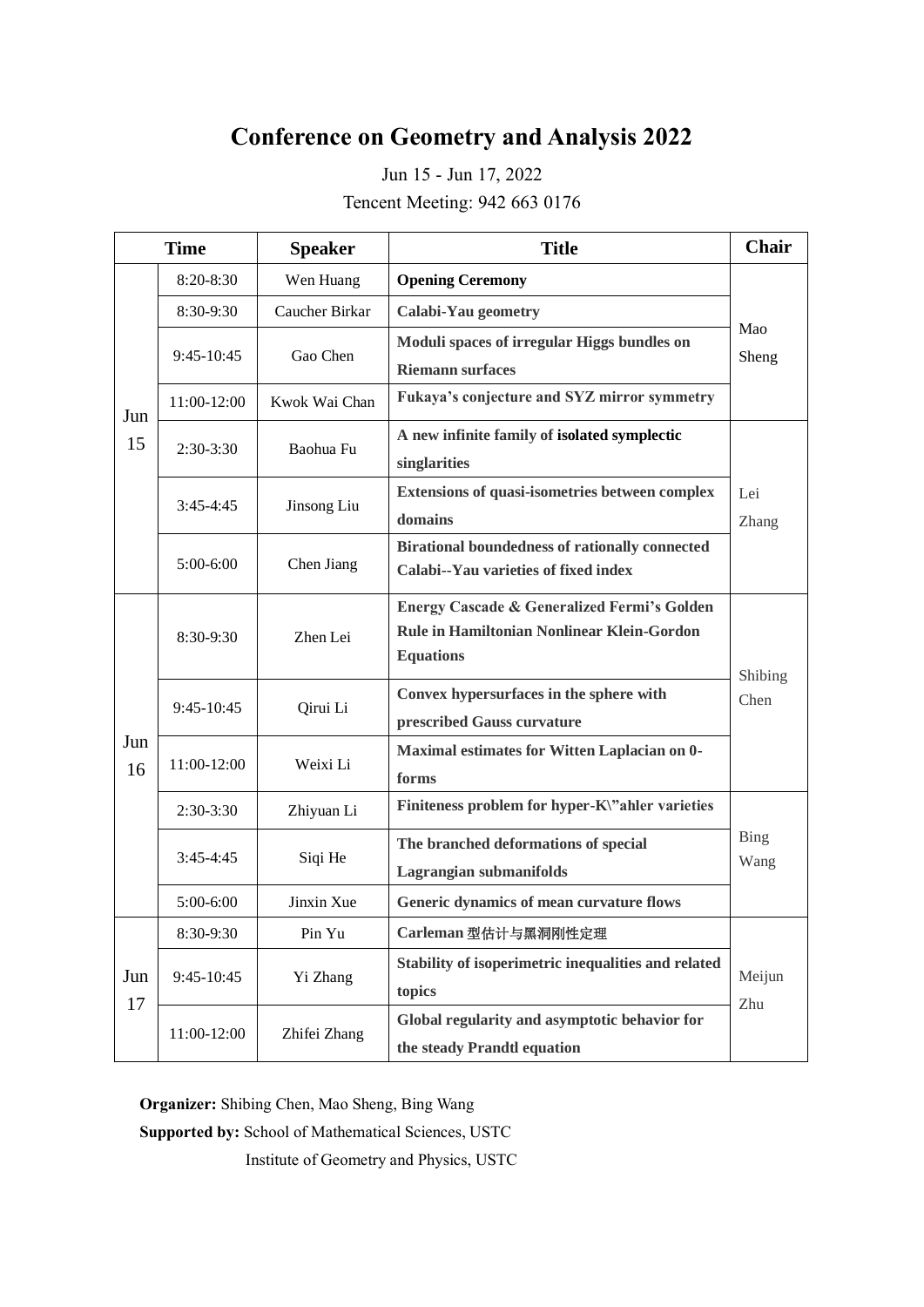# **Titles and Abstracts**

#### *Chair: Mao Sheng*

#### *8:30-9:30am, Jun 15*

Caucher Birkar (Tsinghua University)

## **Title**:**Calabi-Yau geometry**

Abstract: In this talk I will speak about Calabi-Yau varieties, a fundamental class of spaces in geometry. I will try to describe some results and notions, old and new.

#### *9:45-10:45am, Jun 15*

## Gao Chen (University of Science and Technology of China)

#### **Title**:**Moduli spaces of irregular Higgs bundles on Riemann surfaces**

Abstract: A celebrated work by Hitchin and Simpson says that there is a harmonic metric if and only if the Higgs bundle is polystable. In this talk, we restrict ourselves to Riemann surfaces. We allow the Higgs field to have isolated poles and allow the harmonic metric to have isolated conic singularities. We will show that if the dimension of the moduli space is four, then it must be ALG or  $ALG^*$ . This is a joint work with Nianzi Li.

#### *11:00-12:00am, Jun15*

#### Kwok Wai Chan (The Chinese University of Hong Kong)

#### **Title: Fukaya's conjecture and SYZ mirror symmetry**

**Abstract:** The main theme of this talk is Fukaya's program on SYZ mirror symmetry. Let X be a Calabi-Yau manifold equipped with an SYZ fibration to a base manifold B. Then Fukaya's program relates holomorphic disks in X with boundaries on Lagrangian torus fibers with deformations of complex structures on the SYZ mirror, via Morse theory on the base B. I will explain joint works with Conan Leung and Ziming Ma where we proved a modified version of one of Fukaya's main conjectures.

#### *Chair: Lei Zhang*

#### *2:30-3:30pm, Jun 15*

Baohua Fu (Academy of Mathematics and Systems Science, Chinese Academy of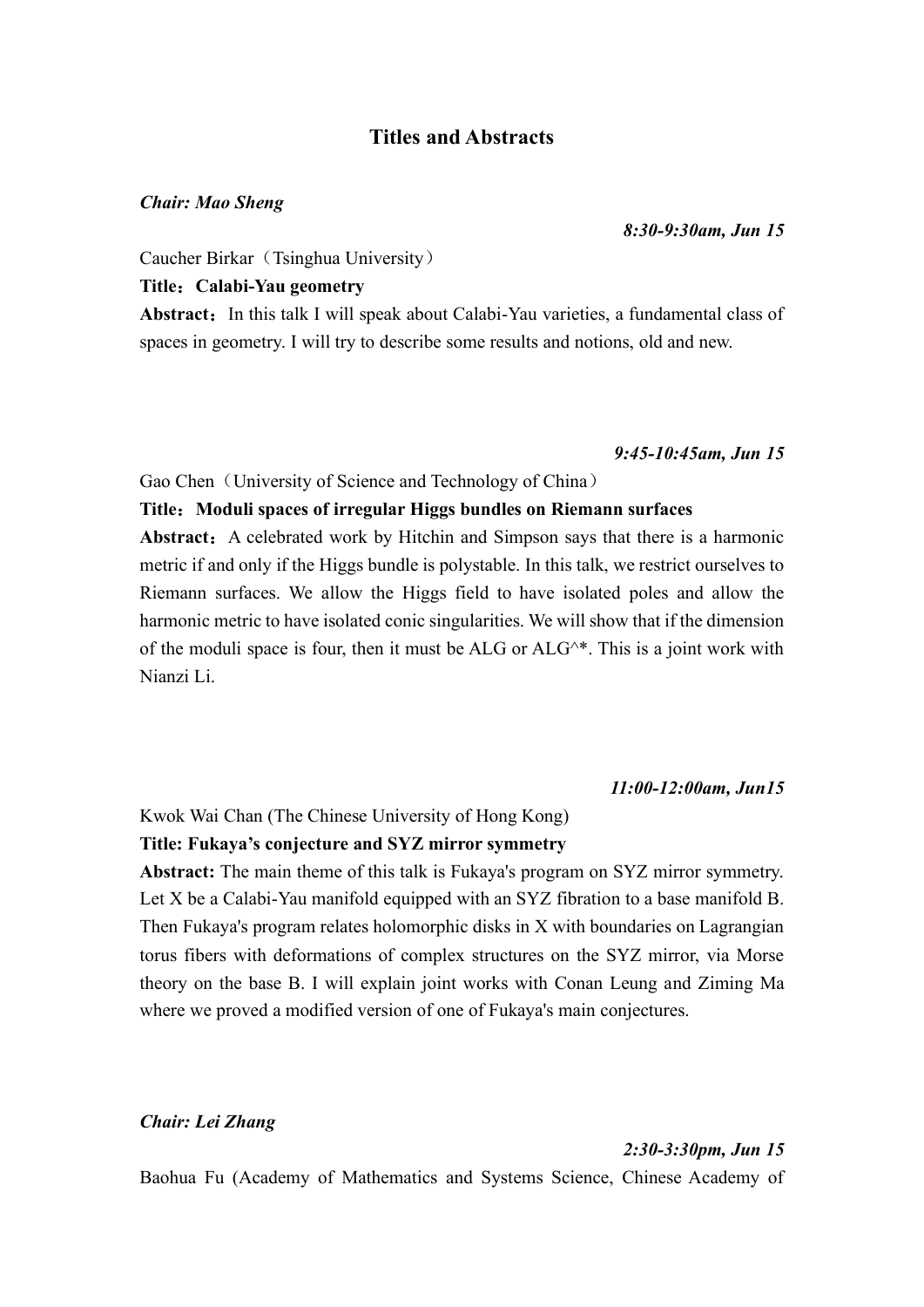#### Sciences)

#### **Title**:**A new infinite family of isolated symplectic singlarities**

**Abstract:** We construct a new infinite family of 4-dimensional isolated symplectic singularities with trivial local fundamental group, answering a question of Beauville raised in 2000. Three constructions are presented for this family: (1) as singularities in blowups of the quotient of C4by the dihedral group of order 2d, (2) as singular points of Calogero-Moser spaces associated with dihedral groups of order 2dat equal parameters, (3) as singularities of a certain Slodowy slice in the d-fold cover of the nilpotent cone in sl\_d.

This is a joint work with G. Bellamy, C. Bonnaf\'e, D. Juteau, P. Levy, E. Sommers.

#### *3:45-4:45pm, Jun 15*

Jinsong Liu (Academy of Mathematics and Systems Science, Chinese Academy of Sciences)

# **Title: Extensions of quasi-isometries between complex domains**

**Abstract:** In this talk, by using the Gehring-Hayman-type theorem on some complex domains, we will give some results on  $bi-H\square$ older extensions not only for biholomorphisms, but also for more general Kobayashi metric quasiisometries between these domains.

#### *5:00-6:00pm, Jun 15*

#### Chen Jiang (Fudan University)

# **Title: Birational boundedness of rationally connected Calabi--Yau varieties of fixed index**

**Abstract:** Calabi-Yau varieties are expected to satisfy certain finiteness or boundedness properties. I will discuss McKernan-Prokhorov's conjecture on the boundedness of rationally connected Calabi-Yau varieties. This conjecture is a natural generalization of the Borisov– Alexeev–Borisov (BAB) Conjecture which was solved by Birkar. I will show that the set of rationally connected Calabi--Yau varieties of fixed index of a fixed dimension is bounded modulo flops. This is a joint work with Jingjun Han.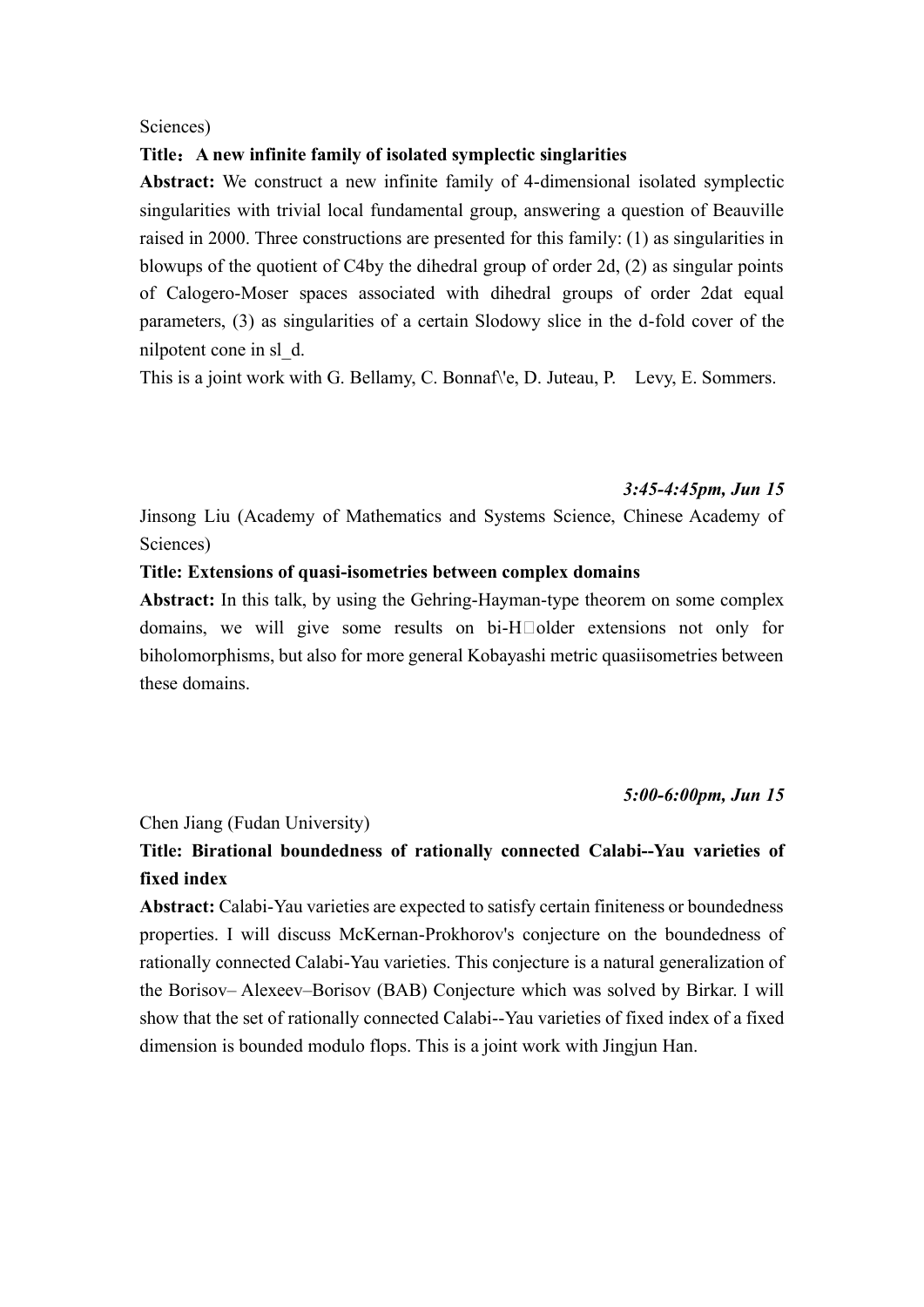Zhen Lei (Fudan University)

# **Title: Energy Cascade & Generalized Fermi's Golden Rule in Hamiltonian Nonlinear Klein-Gordon Equations**

**Abstract:** The Klein-Gordon equation describes relativistic spin 0 particles. We consider a Hamiltonian nonlinear Klein-Gordon equation with potential in the whole space case. Here we will show that the resonance condition leads to instability of periodic or quasi-periodic solutions in the general case including the small eigenvalue case. This resonance condition comes from a generalized Fermi's Golden rule.

*9:45-10:45am, Jun 16*

Qirui Li (Zhejiang University)

### **Title**:**Convex hypersurfaces in the sphere with prescribed Gauss curvature**

Abstract: Convex hypersurfaces in the sphere with prescribed Gauss curvature was studied by many authors under the assumption of barriers or certain symmetry. We show the existence of solutions to the problem without such assumption. Multiple solutions are also discussed. The talk is based on a joint work with Qiang Guang and Xu-Jia Wang.

#### *11:00-12:00am, Jun 16*

Weixi Li (Wuhan University)

#### **Title: Maximal estimates for Witten Laplacian on 0-forms**

**Abstract:** We consider the Witten Laplacian on 0-forms and obtain the maximal estimates for the Witten Laplace operator. As a result we have a new compactness criteria for resolvents of Witten Laplacian. The proof relies on the quantitative analysis on the eigenvalues of the Hessian matrix and Condition \$(\Psi)\$.

*Chair: Bing Wang*

*2:30-3:30pm, Jun 16*

Zhiyuan Li (Fudan University) **Title: Finiteness problem for hyper-K\"ahler varieties**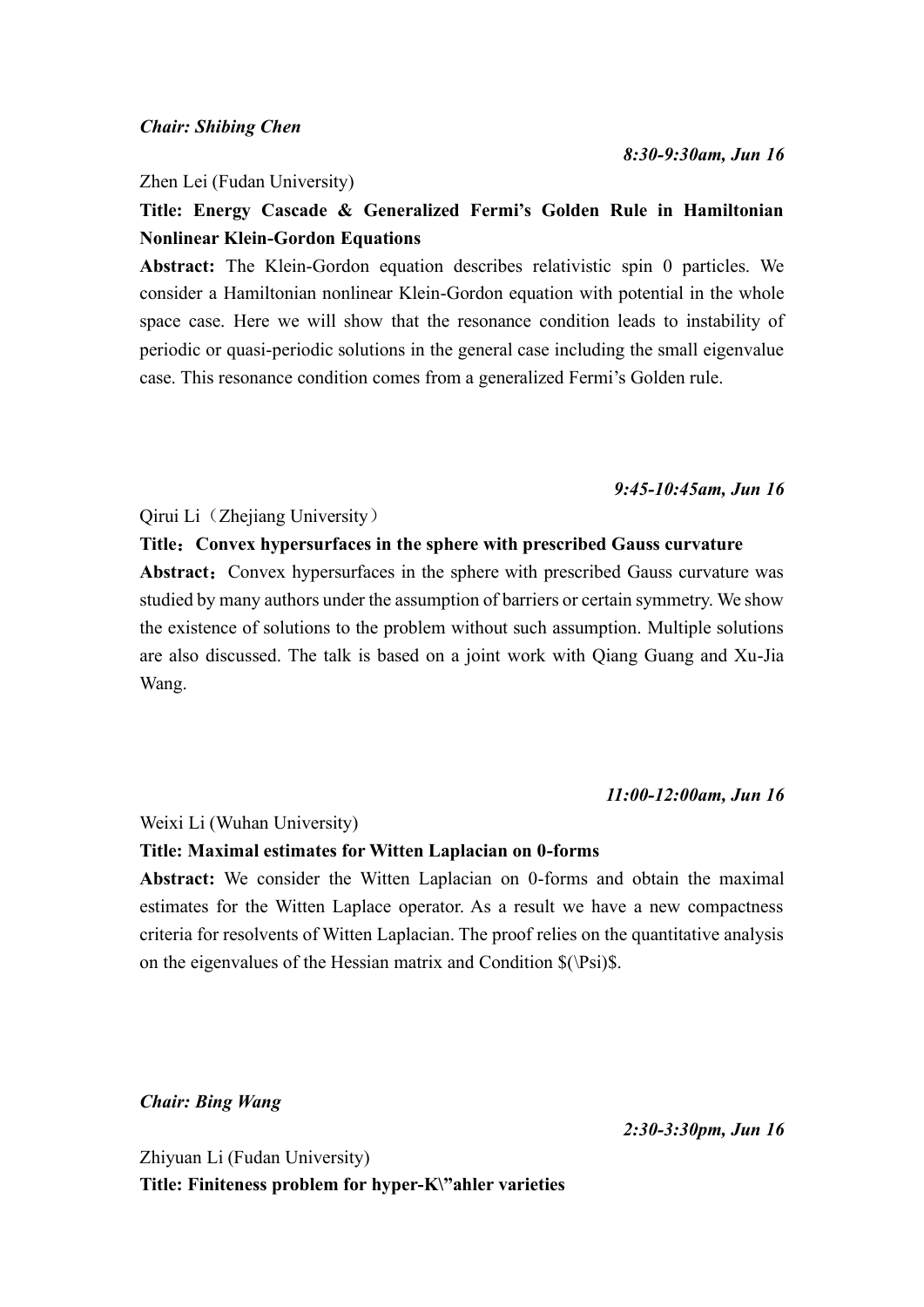**Abstract:** The classical Shafarevich conjecture is about the finiteness of isomorphism classes of curves of given genus defined over a number field with good reduction outside a finite collection of places. It plays an important role in Falting's proof of the Mordell conjecture. Similar finiteness problems arise for higher dimensional varieties. In this talk, I will talk about finiteness problems for hyper-K\"ahler varieties in arithmetic geometry. This includes the unpolarized Shafarevich conjecture for hyper-K\"ahler varieties the cohomological generalization of the Shafarevich conjecture by replacing the good reduction condition with the unramifiedness of the cohomology. I will also explain how to generalize Orr and Skorobogatov's finiteness result on K3 surfaces to hyper-K\"ahler varieties, i.e. the finiteness of geometric isomorphism classes of hyper-K\"ahler varieties of CM type in a given deformation type defined over a number field with bounded degree. This is a joint work with Lie Fu, Teppei Takamatsu and Haitao Zou.

#### *3:45-4:45pm, Jun 16*

Siqi He (Academy of Mathematics and Systems Science, Chinese Academy of Sciences) **Title**:**The branched deformations of special Lagrangian submanifolds Abstract:** Special Lagrangian submanifolds are a distinguished class of real calibrated submanifolds defined in a Calabi-Yau manifold. Given a compact, smooth special Lagrangian submanifold, Mclean proved that the space of nearby special Lagrangian submanifolds could be parametrized by the harmonic 1-forms. In this talk, we will discuss some recent progress on generalizing McLean's result to the branched deformations. We will describe how to use multi-valued harmonic functions to construct branched nearby deformations. We also discover examples of special Lagrangians that are rigid in the sense of McLean but admit branched deformations.

*5:00-6:00pm, Jun 16*

#### Jinxin Xue (Tsinghua University)

#### **Title: Generic dynamics of mean curvature flows**

**Abstract:** We study evolution of hypersurfaces in Euclidean spaces under mean curvature flows. The flow always develops singularities. We analyze the flow from the viewpoint of dynamical systems. In this talk, we explain how idea of global dynamics enables us to understand the behaviors of MCFs for generic initial conditions. We shall show that a generic perturbation can (1) avoid most unstable singularities, (2) give non smooth level set flow for spherical singularities and (3) isolate cylindrical singularities.